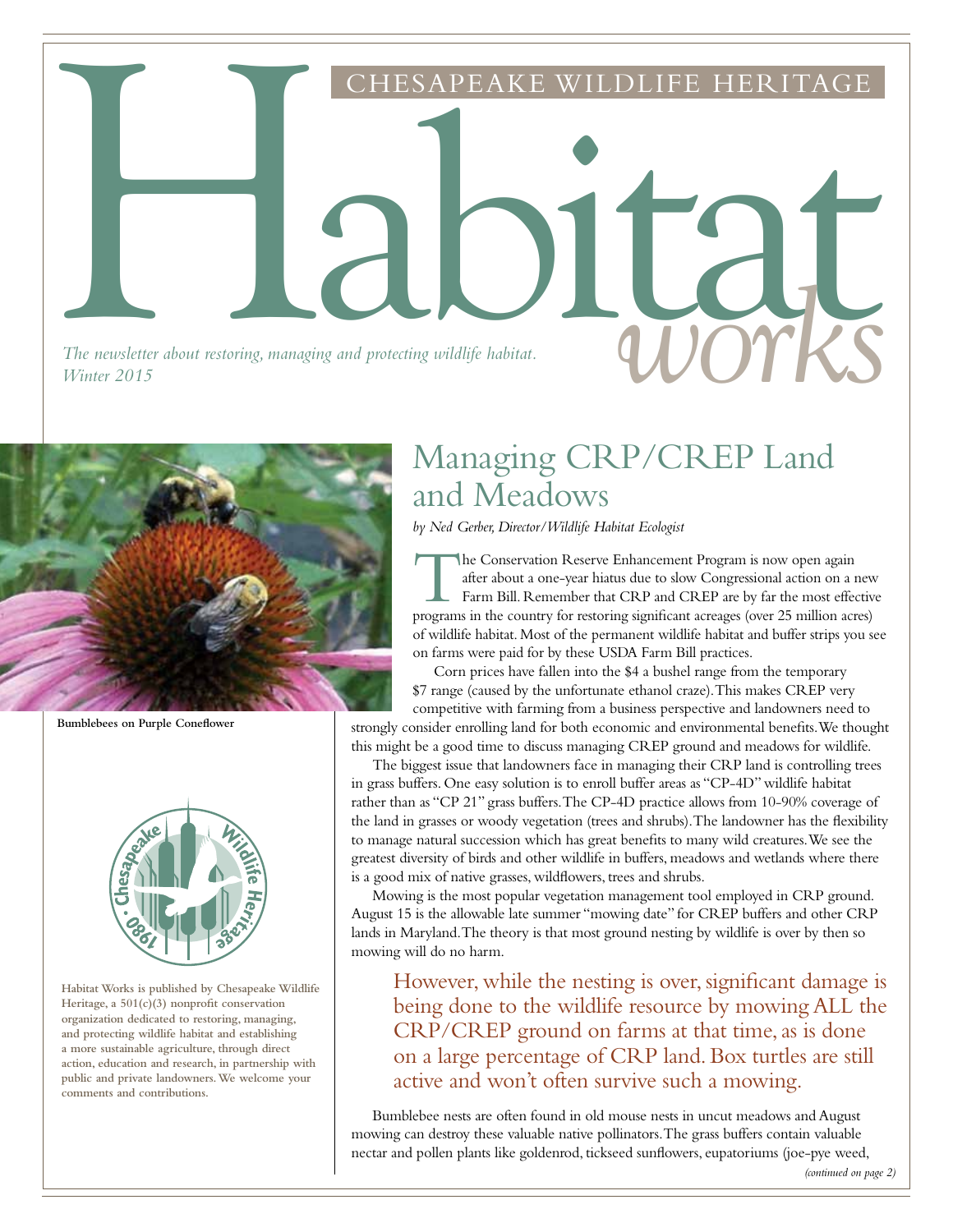#### **Chesapeake Wildlife Heritage Board of Directors**

Ralph Partlow, *President and Treasurer* Larry Albright, *Chairman* Cleo Braver, *Vice President* Laura Hoffman, *Secretary* Judge Alfred Burka Stanley P. Watkins, Jr. M.D. John Murray, Esq, *Advisor* Dennis Whigham, PhD, *Advisor*

#### **Staff**

Ned Gerber, *Director* Michael Robin Haggie Andi Pupke Chris Pupke Sandy Parker Mary Henley Phil Boyd Austin Jamison Danny Sterling Paul McMullen Buck Schuyler

Chesapeake Wildlife Heritage The Old Railway Station 46 Pennsylvania Avenue P.O. Box 1745 Easton, Maryland 21601 410.822.5100 410.822.4016 fax info@cheswildlife.org cheswildlife.org

*Printed on recycled paper.*

#### *(Managing CRP/CREP continued from page 1)*

**Eastern Box Turtle courtesy of Bill Hubick**





**Short-eared Owl courtesy of Larry Hitchens**

etc.), New York ironweed, asters, and more, that have not bloomed as of that date and will provide zero pollinator habitat as a result of being cut.

CWH suggests that only walking trails be mown in CRP ground in August. This will give many wildflowers time to bloom, provide pollinator habitat, set seed, and help perpetuate the important floral component of these meadows and buffers. Birds and other wildlife will eat some of the seeds over the winter and others will fall to the ground over time to become part of the soil seed bank helping to grow more flowers in the future. Mowing any significant portion of the CRP ground should wait until later in the winter.

Another factor in mowing all the CRP ground in August (or even later in the fall) is that it deprives native wildlife of important winter cover. Many species of birds such as turkeys, white throated sparrows, field sparrows, and chipping sparrows make heavy use of unmown meadow areas in the winter. Rabbits, foxes, hawks, owls, and many more species of wildlife use meadows as well.

Bear in mind that annual mowing does not kill most trees or other woody growth. If that is the goal, then we suggest spot spraying with a low toxicity herbicide like Garlon that only kills broadleaves, not grasses. Small numbers of trees can be easily killed over winter by basal bark treating them with a Garlon solution. Controlled burning, strip discing and spraying selective herbicides via boom truck or helicopter are other methods commonly used to manage vegetation in CRP land. No one method will be 100% effective in any one year.

CREP was designed to improve both water quality and wildlife habitat. We do not understand why landowners are allowed to convert all (or most) of their CRP land to lawn eight months out of the year? Mowing 30-50% of the land in March of each year on a two-year rotation would be sufficient to set back woody growth, which is the goal of most landowners.

The decline of wildflowers in buffer strips and meadows over the 10-15 year life of a CRP contract is a problem for landowners, pollinators and other wildlife. Usually the grasses get too thick and a properly timed spraying of patches or strips (with FSA permission) with a grass herbicide and reseeding will rejuvenate the flowers. Wildflowers can be no-till drilled into the thinned areas of grass or frost-seeded on bare ground in February and March.

**This is a good time for landowners to consider managing CRP land in a more wildlife-friendly manner. In this way carefully timed mowing, spot spraying, and flower reseeding can become an important part of the farm's plan to help wildlife while benefitting water quality. Please call CWH to discuss options, prices and benefits to the wildlife resource from properly timed use of various techniques to maintain your meadows.**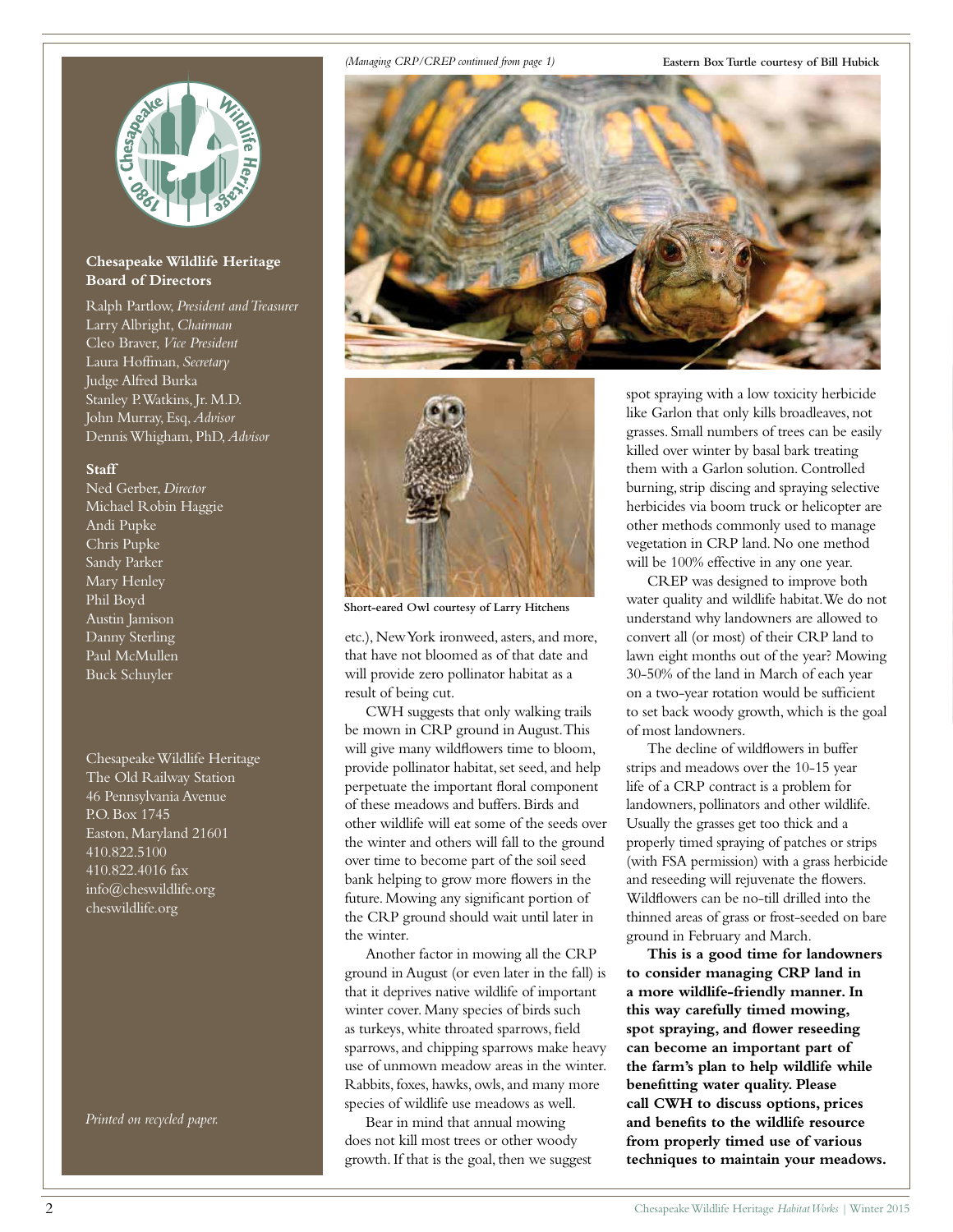## Canterbury Wetland Restoration

hesapeake Wildlife Heritage has completed a wetland restoration at our Canterbury Farm near Easton, Maryland. The six-acre restored wetland is located at the southeastern most portion of the property along Canterbury Drive.

Canterbury Farm was donated to CWH in 2008 by Mrs. Martha Ann Healy. In

2001, CWH restored 100 acres of wetlands on the farm. The entire 149-acre farm, including the restored habitat, is protected from development and reconversion to agriculture through a conservation easement. Over the years, the farm has become one of the most important waterfowl sanctuaries in Talbot County.

The new six-acre wetland will complement the previously restored wetlands. It is a shallow, emergent wetland that will help filter pollutants and provide habitat for a host of wildlife. Funding for the restoration came from the USDA's Conservation Reserve Enhancement Program, Marcia Brady Tucker Foundation and our generous members.

**This photograph shows the wetland immediately post-restoration before it filled with rainwater.**





**One year later, the wetland is becoming a dynamic ecosystem providing tremendous benefits to wildlife and improving water quality in Trippe Creek and the Tred Avon River.**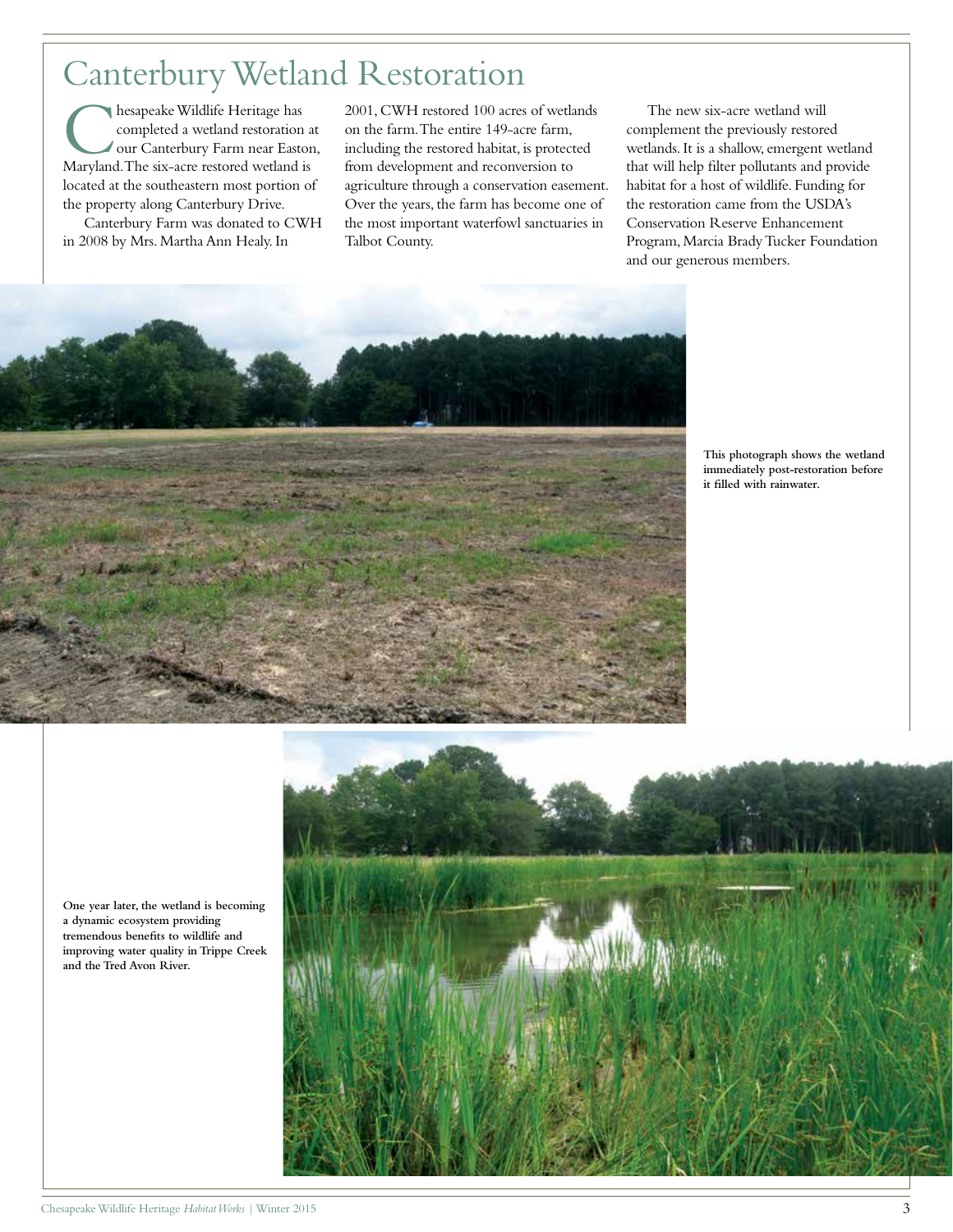# Utility Rights-of-Way: an asset or a lost opportunity?

In the United States there are between 8 and 10 million acres of utility ROW, comprising potential unique wildlife habitat opportunities in property that is owned or accessed by electric utility companies. An additional 4-6 million acres are operated by oil and gas companies.

Recognizing the potential for this unique habitat within power line rightsof-way (ROW), in 1994 Conectiv Power Delivery (CPD) and Chesapeake Wildlife Heritage (CWH) formed a 15-year partnership in various research projects in Maryland, Delaware and New Jersey. From that liaison, in 2007 CWH evolved a partnership with Integrated Vegetation Management Partners (IVMP), a newly created NPO, formed by Rick Johnstone, former forester for CPD. Since then CWH has collaborated in vegetation studies with IVMP in several states throughout the US.

*The following is adapted from an article submitted to the Utility Arborist Association Magazine, Sept 2014.*

*by Richard A. Johnstone, President, IVMPartners, Newark, DE Michael R. Haggie, Consulting botanist, Chesapeake Wildlife Heritage, Easton, MD*

A huge opportunity is lost by utilities<br>
Vegetation Management (IVM).<br>
In over 10 years of documenting habitat ignoring the benefits of Integrated In over 10 years of documenting habitat changes on utility rights-of way (ROW) managed with IVM, the results have consistently shown that selective herbicide use, properly timed with conventional brush cutting, can control target trees and invasive plants, reduce costs and improve habitat for birds, bees, butterflies and other wildlife. These methods are conducive to reducing the risk of wildfire, erosion and stream sedimentation and an opportunity for utility-agency partnerships. Biologists and Foresters employed by US Forest Service, Bureau of Land Management, National Park Service, Army Corps of Engineers and the Navajo Nation have all embraced IVM when presented with the indisputable facts of improved energy reliability coupled with improved wildlife habitat.

Utility rights-of-way (ROW) traverse thousands of miles of our beautifully diverse landscape to deliver energy to homes and businesses. Vegetation growing on these 12 million acres of ROW land in North America must be maintained to provide safe, reliable, and economical power. This vast acreage can serve as home to countless birds, pollinators, amphibians and other wildlife when trees and brush are managed

with a combination of methods to convert vegetation back to "old field" or prairie type habitat. This selective vegetation management is termed **"integrated vegetation management" or IVM**.

A pollinator expert from US Geological Survey made the following comment during a recent field workshop at the Patuxent Wildlife Research Center on an electric transmission ROW managed for 2 years with IVM:

"Most people mistakenly think we need more forests in Maryland, when we have more forested acres than we did 100 years ago. What we lack is old field and native prairie habitat, such as that found in this transmission ROW, which is perhaps the best pollinator habitat in the Mid-Atlantic States."

Also a US Fish & Wildlife Service biologist endorsed IVM with this observation:

"IVM allows old field habitat to be maintained with minimal disturbance,



providing important nesting sites for a suite of birds that have evolved to breed only in early successional habitats. IVM along power line ROWs can help offset the loss of this habitat."

An Arizona workshop resulted in the acceptance of IVM by the Navajo Nation for improving wildlife habitat while being sensitive to cultural sites. The Clean Water Branch of the Navajo EPA actually issued a research grant to study IVM for improving rangeland grasses, controlling invasive and problem plant species, and reducing erosion and sedimentation. A 2014 IVM Workshop in high-desert Southwest habitat pointed out to USDA and BLM that a transmission corridor can act as a firebreak when vegetation is managed to low growing, cool burning prairie grass and wildflowers.

The idea of electric and gas delivery being an environmental enhancement is viewed as a fairy tale. Utility websites will seldom find any mention of the positive environmental attributes of electricity or natural gas delivery; such as ROW corridors being wildlife greenways and aesthetically pleasing nature trails. It seems that utility communication with public agencies, regulators and conservation groups is conducted only when necessary for obtaining permits for new ROW construction or for rate cases. When the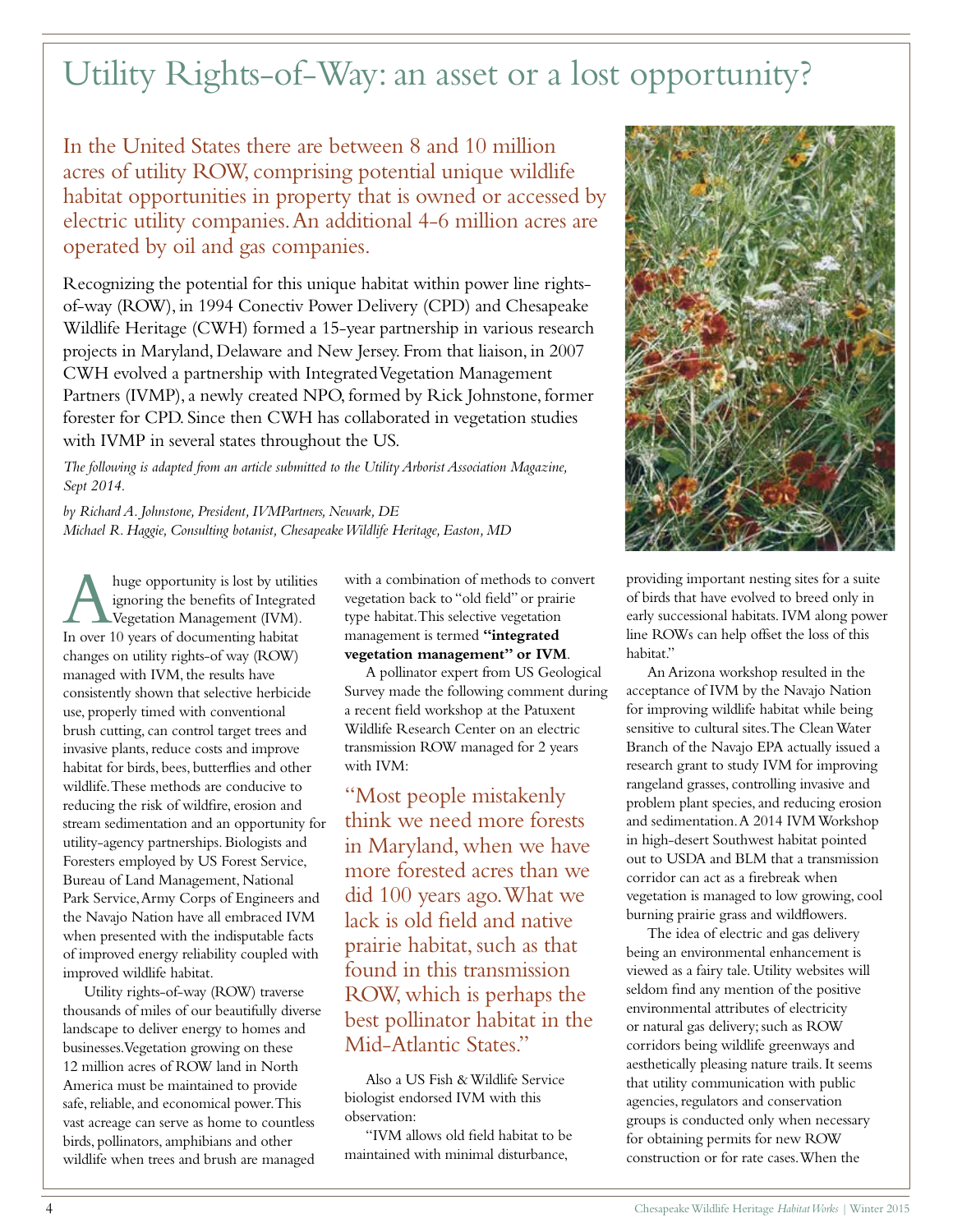utility is attacked for fragmenting forests and cutting through sensitive habitats, their Real Estate and Environmental Departments are mum. Not-in-my-back-yard (NIMBY) mentality is the norm as communities feverishly fight any new transmission or pipeline construction near homes.

**So these questions need to be asked:** 

- **1. Does your utility only hire professional foresters and biologists for permitting new facilities and not for directing IVM?**
- **2. If foresters are employed, are they directing the IVM program or are Engineers and Asset Managers deciding maintenance activities while the professionals are relegated to contract administrators?**
- **3. Since IVM is a long term commitment, why is necessary funding withheld to meet short term budget projections?**

**The best defense is a good offense. When is your utility going to go on the environmental offense by adopting, practicing, funding and publicizing IVM?**



Ask Andi:

Questions and answers about wildlife by Andi Pupke, Education and Outreach Director

## Q: What DOES the Fox say—REALLY?

R: The Red Fox *(Vulpes vulpes)* is the most common species of fox worldwide. It makes a wide variety of vocalizations and is highly vocal. However, unlike the claim of a recent popular song, it does NOT make sounds like "ring-ding-dingding-dingeringeding" or "wa-pa-pa-papa-pa-pow."

The most commonly heard vocalizations of the Red Fox are a quick series of barks and a screamy variation of a howl. All fox vocalizations are higher pitched than a dog's vocalizations. The barks of a fox sound something like ow-wow-wow-wow, but are very high pitched and almost yippee. It can be mistaken for an owl hooting. The bark sequence is thought to be an identification system since studies show that foxes can tell each other apart by their calls.

The screamy howl (which sounds like a hoarse WOOOW) is most often heard during breeding season in the spring. It is horrible—enough to bring your kids running inside in the evening! It has been described as a shrill, hoarse scream of anguish. This call is thought to be used most often by vixens (female foxes) to lure male foxes to them for mating. Occasionally, males have also been found to make this sound.

The bark and scream are very loud so they are often heard. However, most fox vocalizations are quiet and used for communication between individuals in close proximity. The most unusual vocalization is called "gekkering" It is a guttural chattering with occasional yelps and howls, like an ack-ack-ack-a-woo. "Gekkering" is heard amongst adults in times of aggression. Red Foxes are very territorial so there are many encounters of individuals that could promote aggressive behavior. The kits (young) will also make this sound when playing.



**Red Fox courtesy of Larry Hitchens**

An alarm call can, if you are close to the source, sound like a cough. Farther away, it sounds like a sharp bark. The alarm call is mostly used by fox parents to alert young of danger. Typically, fox parents communicate with kits through body gestures, but they will also make huffing, coughing and clucking noises. Submissive foxes, when greeting a dominant fox, will sometimes make a piercing whine. This vocalization can elevate in volume and become shrieks.

Foxes are out and about during the day, but most of their hunting and other activities are nocturnal so we mostly hear them in the dark. We can easily mistake noises a fox makes for that of other animals—so that may be the reason few people do know what the fox says.

**Tiger Swallowtail**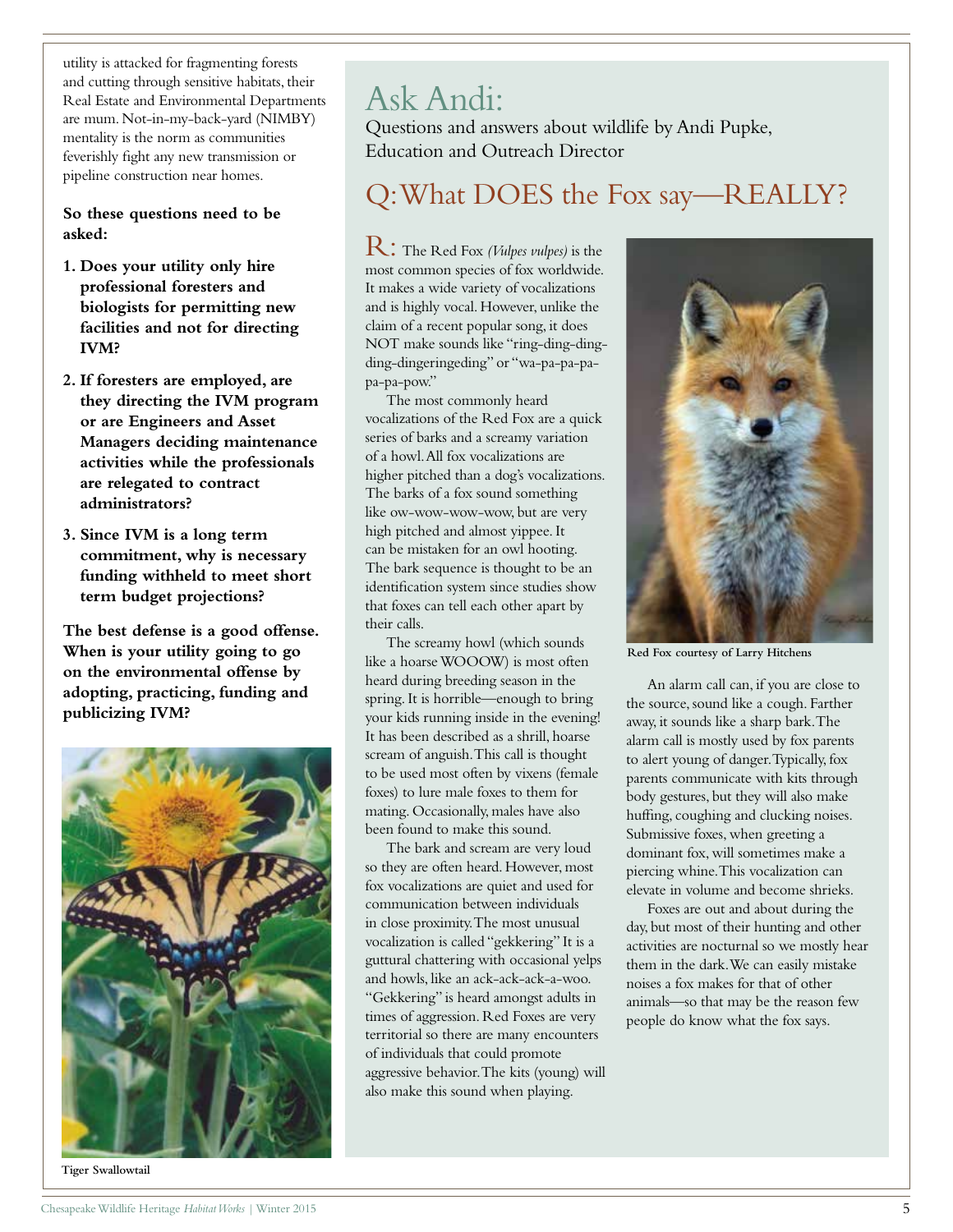## Thanks to the Photographers!

CWH would like to express our appreciation to the photographers who allow us to use their amazing photographs on our website and facebook pages and in our publications.





### **Larry Hitchens of Hitchens**

**Photography:** In 2007, Larry purchased his first full frame camera and a super telephoto lens and began pursuing his hobby in earnest. He says that, "There's something very peaceful and relaxing going out on some distant marsh or beach and photographing some of nature's most beautiful creatures." His favorite subjects are birds of prey, eagles, owls, hawks and falcons. Larry hopes to capture more images of the wildlife using the existing woodlands and restored wetlands and meadows on properties owned or managed by CWH. Visit his website at www. hitchensphotography.com for a look at his beautiful work.

**Bill Hubick Photography:** Bill is a naturalist and photographer based out of Pasadena, Maryland. He travels from the hills of western Maryland to the tidal salt marshes of the Eastern Shore for "endless opportunities for photography and nature study." He and Jim Brighton co-founded Maryland Biodiversity Project (www. marylandbiodiversity.com) in 2012 and that effort has become the most comprehensive state atlas of living things in the United States. He is an eBird reviewer for Maryland and the Chair of the MD/DC Bird Records Committee. Bill has allowed CWH to use his images for a number of years and we are most grateful. You can view his amazing photography at www.billhubick.com.



**David Judd of Delmarva Photo:** 

David began photographing waterfowl on CWH's restored wetlands a number of years ago and has provided us with some wonderful images. He says, "I love to see the images used in CWH publications. It is great to see the images used as tools to promote conservation and preservation." David specializes in waterfowl and whitetail deer photography and his images have been used as cover shots on national and regional magazines and published recently in North American Whitetail and Ducks Unlimited. He started doing wildlife photography because of a love for the outdoors and says, "I will never forget the feeling of being bombarded by wood ducks while in a photo blind at the Canterbury property many years ago." (Canterbury is located near Easton, Maryland and owned by CWH.)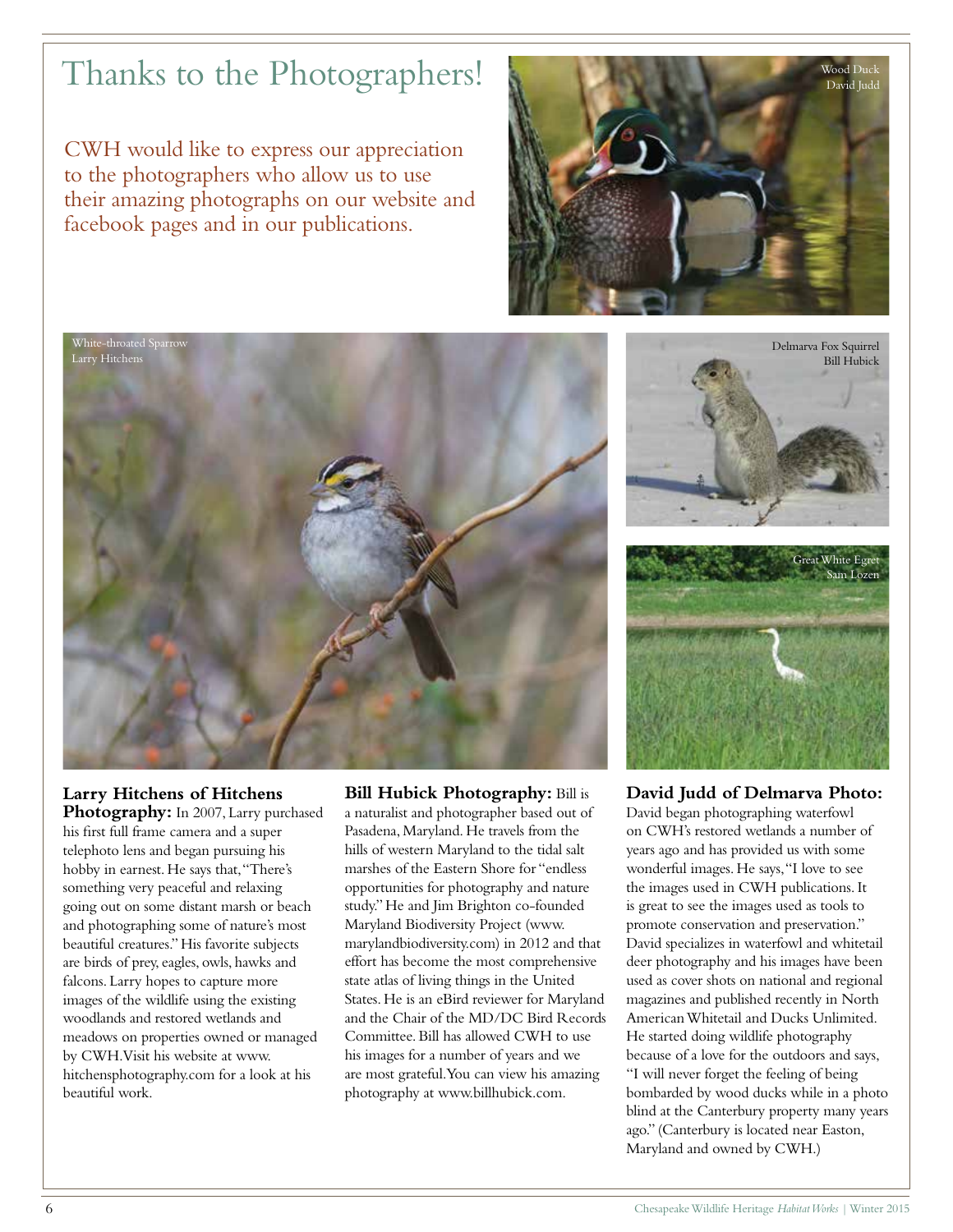

**Sam Lozen of Prints Charming**  Photography: Sam fell in love with photographing wildlife and nature when just a teenager. Many years later, having established her own photo studio in 1986, she is still capturing the pastoral landscape of Maryland's Eastern Shore. She has been capturing images of wildlife and landscapes at CWH restored wetlands and meadows since early this summer. We are grateful to Sam for her assistance and kindness in allowing CWH to keep these photos in our library for future use. You can visit her website at www.printscharmingphoto1.com.

### Go Green! Receive Newsletters Electronically

Won't you please help CWH save trees and use more of our funds to benefit wildlife and the Chesapeake Bay by having your copy of the CWH newsletter, Habitat Works, delivered to you via email.

Just send an email to info@cheswildlife.org with "Newsletter by email" in the subject line. Please include your name and address in the message (so we are sure we have the correct person in our mailing list). Upon receipt of your email, a reply will be sent to confirm your request for an electronic version of the newsletter.

THANK YOU!

#### **Donna Tolbert-Anderson of Capturing Nature's Images:**

Donna captures many of her photographs near her home on Maryland's Eastern Shore where a wide variety of habitats support abundant wildlife throughout the year. Donna's hope is that her photographs, "…might bring the viewer to a greater awareness and appreciation of the birds and animals right here in our midst." And that: "Such an appreciation could inspire us to a greater desire to preserve and protect the wildlife that grace our fragile planet, and thereby give us a role in reducing their decline." You can view Donna's beautiful photos at www.capturingnaturesimages.com.

### **Donate Stock and Receive a Charitable Deduction**

Donating appreciated stock is an excellent way to support CWH, the Bay and our wildlife. This type of donation is very simple and allows you to take advantage of tax laws to maximize your gift to CWH and reduce your taxes.

For example, Mrs. Jones purchased stock for \$5,000 several years ago. Today, this stock is worth \$10,000. She decides to donate the stock to Chesapeake Wildlife Heritage and receives a charitable deduction for the full fairmarket value of the stock (\$10,000). In the 33% tax bracket, the deduction saves her \$3,300 in income tax. Additionally, by donating the appreciated stock, she avoids paying capital gains tax of \$750 (15% of the \$5,000 gain). The actual cost of her gift is reduced more than \$6,000 (\$10,000 less the \$3,300 tax deduction and less the \$750 capital gains avoidance).

Please call our office and talk with Chris Pupke to learn more about this easy method to support CWH!

### BOARD PROFILE: Stanley P. Watkins, Jr., M.D.

Stanley P. Watkins, Jr. joined the CWH Board in 2013. He is a partner at the Annapolis Oncology Center and an Associate Professor of Clinical Oncology at Johns Hopkins Hospital. A graduate of Cornell University and the University of Cincinnati, College of Medicine, Dr. Watkins is board certified in Internal Medicine and Medical Oncology.

An avid sportsman, Stanley enjoys spending time at his Spencer Farm on Herringtown Creek, a tributary of the Chester River in Kent County, Maryland. Fifteen years ago CWH restored approximately 40 acres of wetlands on the farm. Those wetlands attract a host of wildlife, including waterfowl.

CWH's Board President, Ralph V. Partlow III said, "CWH is fortunate to have someone with Stanley's knowledge and enthusiasm on our Board. He brings a respected and experienced voice to the organization."

In addition to his practice in Annapolis and his teaching at Johns Hopkins, Dr. Watkins is the current Chairman of the Maryland Comprehensive Cancer Control Plan. He is also the former Director of the Oncology Center at Anne Arundel Medical Center and the Anne Arundel Medical Research Institute.

"Stan has been a great steward of the Spencer Farm and he enjoys doing much of the work himself," said Ned Gerber, CWH's Director/Wildlife Habitat Ecologist. "He is that rare landowner that appreciates a wide diversity of wildlife habitats from restored wetlands to scrub/ shrub thickets valuable to woodcock and other migratory birds. We are glad to have him working with us at CWH!"